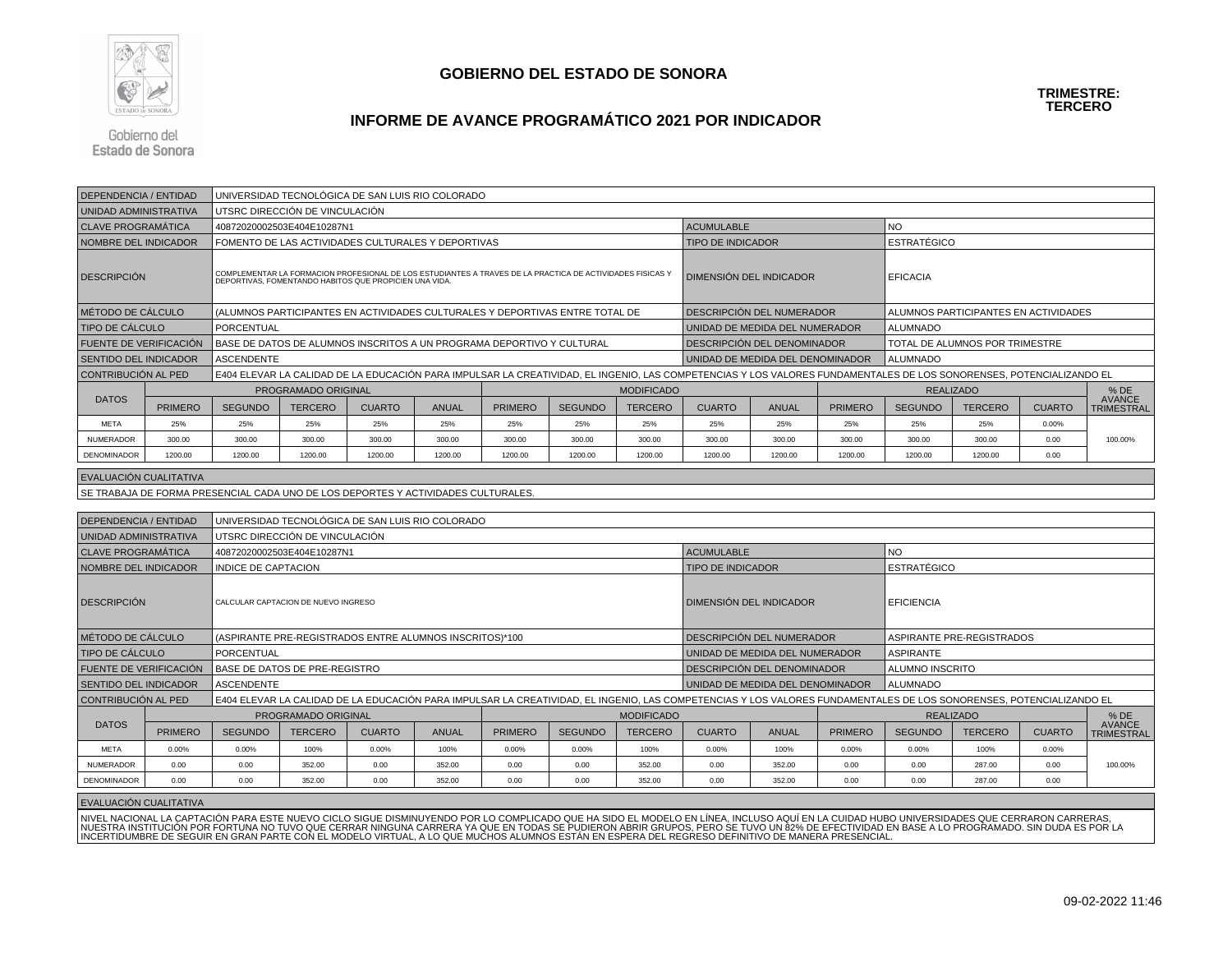

#### **INFORME DE AVANCE PROGRAMÁTICO 2021 POR INDICADOR**

Gobierno del **Estado de Sonora** 

| <b>DEPENDENCIA / ENTIDAD</b> |                                                                                                                                                                                  |                  | UNIVERSIDAD TECNOLÓGICA DE SAN LUIS RIO COLORADO            |               |              |                |                |                   |                                                                                                                                                                     |                                  |                   |                                   |                |               |                                    |
|------------------------------|----------------------------------------------------------------------------------------------------------------------------------------------------------------------------------|------------------|-------------------------------------------------------------|---------------|--------------|----------------|----------------|-------------------|---------------------------------------------------------------------------------------------------------------------------------------------------------------------|----------------------------------|-------------------|-----------------------------------|----------------|---------------|------------------------------------|
| UNIDAD ADMINISTRATIVA        |                                                                                                                                                                                  |                  | UTSRC DIRECCIÓN DE ADMINISTRACIÓN Y FINANZAS                |               |              |                |                |                   |                                                                                                                                                                     |                                  |                   |                                   |                |               |                                    |
| <b>CLAVE PROGRAMÁTICA</b>    |                                                                                                                                                                                  |                  | 40872030002503E404E10287N1                                  |               |              |                |                |                   | <b>ACUMULABLE</b>                                                                                                                                                   |                                  |                   | SI                                |                |               |                                    |
| <b>NOMBRE DEL INDICADOR</b>  |                                                                                                                                                                                  |                  | INDICE DE EFICIENCIA EN EL EJERCICIO DEL GASTO              |               |              |                |                |                   | <b>TIPO DE INDICADOR</b>                                                                                                                                            |                                  |                   | <b>GESTIÓN</b>                    |                |               |                                    |
| <b>DESCRIPCIÓN</b>           | LORAR UNA ADMINISTRACION EFICIENTE DE LOS RECURSOS MATERIALES, TECNOLOGICOS, FINANCIEROS Y HUMANOS DE LA<br>UNIVERSIDAD PARA IMPULSAR LA MEJORA Y EL DESARROLLO DE LA EDUCACION. |                  |                                                             |               |              |                |                |                   | DIMENSIÓN DEL INDICADOR                                                                                                                                             |                                  | <b>EFICIENCIA</b> |                                   |                |               |                                    |
| MÉTODO DE CÁLCULO            |                                                                                                                                                                                  |                  | (PRESUPUESTO EJERCIDO/PRESUPUESTO AUTORIZADO)*100           |               |              |                |                |                   |                                                                                                                                                                     | DESCRIPCIÓN DEL NUMERADOR        |                   | PRESUPUESTO EJERCIDO              |                |               |                                    |
| <b>TIPO DE CÁLCULO</b>       |                                                                                                                                                                                  | PORCENTUAL       |                                                             |               |              |                |                |                   |                                                                                                                                                                     | UNIDAD DE MEDIDA DEL NUMERADOR   |                   | <b>PESOS</b>                      |                |               |                                    |
| FUENTE DE VERIFICACIÓN       |                                                                                                                                                                                  |                  | INFORME TRIMESTRAL AUTORIZADO POR LA SECRETARIA DE HACIENDA |               |              |                |                |                   |                                                                                                                                                                     | DESCRIPCIÓN DEL DENOMINADOR      |                   | PRESUPUESTO AUTORIZADO            |                |               |                                    |
| <b>SENTIDO DEL INDICADOR</b> |                                                                                                                                                                                  | <b>CONSTANTE</b> |                                                             |               |              |                |                |                   |                                                                                                                                                                     | UNIDAD DE MEDIDA DEL DENOMINADOR |                   | l PESOS                           |                |               |                                    |
| CONTRIBUCIÓN AL PED          |                                                                                                                                                                                  |                  |                                                             |               |              |                |                |                   | E404 ELEVAR LA CALIDAD DE LA EDUCACIÓN PARA IMPULSAR LA CREATIVIDAD, EL INGENIO, LAS COMPETENCIAS Y LOS VALORES FUNDAMENTALES DE LOS SONORENSES, POTENCIALIZANDO EL |                                  |                   |                                   |                |               |                                    |
|                              |                                                                                                                                                                                  |                  | PROGRAMADO ORIGINAL                                         |               |              |                |                | <b>MODIFICADO</b> |                                                                                                                                                                     |                                  |                   | <b>REALIZADO</b>                  |                |               | $%$ DE                             |
| <b>DATOS</b>                 | <b>PRIMERO</b>                                                                                                                                                                   | <b>SEGUNDO</b>   | <b>TERCERO</b>                                              | <b>CUARTO</b> | <b>ANUAL</b> | <b>PRIMERO</b> | <b>SEGUNDO</b> | <b>TERCERO</b>    | <b>CUARTO</b>                                                                                                                                                       | <b>ANUAL</b>                     | <b>PRIMERO</b>    | <b>SEGUNDO</b>                    | <b>TERCERO</b> | <b>CUARTO</b> | <b>AVANCE</b><br><b>TRIMESTRAL</b> |
| <b>META</b>                  | 100%                                                                                                                                                                             | 100%             | 100%                                                        | 100%          | 100.00%      | 100%           | 100%           | 100%              | 100%                                                                                                                                                                | 100.00%                          | 742.85%           | 66.48%                            | 132.33%        | 0.00%         |                                    |
| <b>NUMERADOR</b>             | 5509624.94                                                                                                                                                                       | 6887031.18       | 6887031.18                                                  | 8264437.41    | 27548124.71  | 5509624.94     | 6887031.18     | 6887031.18        | 8264437.41                                                                                                                                                          | 27548124.71                      | 79000531.36       | 8895026.20<br>13421644.72<br>0.00 |                |               | 132.32%                            |
| DENOMINADOR                  | 5509624.94                                                                                                                                                                       | 6887031.18       | 6887031.18                                                  | 8264437.41    | 27548124.71  | 5509624.94     | 6887031.18     | 6887031.18        | 8264437.41                                                                                                                                                          | 27548124.71                      | 10634766.90       | 13379862.86                       | 10142926.50    | 0.00          |                                    |

#### EVALUACIÓN CUALITATIVA

DERIVADO DE LA CONTINGENCIA SANITARIA, LA UNIVERSIDAD NO REALIZA GASTOS MAYORES EN LOS RUBROS DE VIÁTICOS, GASTOS DE CAMINO, PASAJES AÉREOS, ENTRE OTROS. GENERANDO UN AHORRO EN ESAS PARTIDAS<br>PRESUPUESTALES. DE IGUAL FORMA EN AÑOS ANTERIORES.

| DEPENDENCIA / ENTIDAD         |                | UNIVERSIDAD TECNOLÓGICA DE SAN LUIS RIO COLORADO      |                                                                                                                                                                                                                                                                |               |              |                |                   |                |                                                                                                                                                                     |              |                  |                                             |                                              |               |                             |
|-------------------------------|----------------|-------------------------------------------------------|----------------------------------------------------------------------------------------------------------------------------------------------------------------------------------------------------------------------------------------------------------------|---------------|--------------|----------------|-------------------|----------------|---------------------------------------------------------------------------------------------------------------------------------------------------------------------|--------------|------------------|---------------------------------------------|----------------------------------------------|---------------|-----------------------------|
| UNIDAD ADMINISTRATIVA         |                |                                                       | UTSRC DIRECCIÓN ACADÉMICA                                                                                                                                                                                                                                      |               |              |                |                   |                |                                                                                                                                                                     |              |                  |                                             |                                              |               |                             |
| <b>CLAVE PROGRAMÁTICA</b>     |                |                                                       | 40872040002503E404E10459N2                                                                                                                                                                                                                                     |               |              |                |                   |                | <b>ACUMULABLE</b>                                                                                                                                                   |              |                  | <b>NO</b>                                   |                                              |               |                             |
| NOMBRE DEL INDICADOR          |                |                                                       | CAPACITACIÓN Y ACTUALIZACIÓN DEL PERSONAL DOCENTE                                                                                                                                                                                                              |               |              |                |                   |                | <b>TIPO DE INDICADOR</b>                                                                                                                                            |              |                  | <b>GESTIÓN</b>                              |                                              |               |                             |
| <b>DESCRIPCIÓN</b>            |                |                                                       | CUMPLIR CON LAS CAPACITACIONES DE LOS DOCENTES, ALUMNOS Y LOS SECTORES PRODUCTIVO, PÚBLICO Y SOCIAL DEL<br>ESTADO Y, DEL PAÍS, DE ACUERDO A LAS NECESIDADES DE LOS SECTORES PRODUCTIVOS CON UN ENFOQUE EN LA<br>FORMACIÓN BASADA EN COMPETENCIAS PROFESIONALES |               |              |                |                   |                | <b>DIMENSIÓN DEL INDICADOR</b>                                                                                                                                      |              |                  | <b>EFICIENCIA</b>                           |                                              |               |                             |
| I MÉTODO DE CÁLCULO           |                |                                                       | (CAPACITACIONES Y ACTUALIZACIONES REALIZADAS /CAPACITACIONES Y ACTUALIZACIONES                                                                                                                                                                                 |               |              |                |                   |                | DESCRIPCIÓN DEL NUMERADOR                                                                                                                                           |              |                  | CAPACITACIONES Y ACTUALIZACIONES REALIZADAS |                                              |               |                             |
| <b>TIPO DE CÁLCULO</b>        |                | <b>PORCENTUAL</b>                                     |                                                                                                                                                                                                                                                                |               |              |                |                   |                | UNIDAD DE MEDIDA DEL NUMERADOR                                                                                                                                      |              |                  | <b>CAPACITACIÓN</b>                         |                                              |               |                             |
| <b>FUENTE DE VERIFICACIÓN</b> |                |                                                       | CONSTANCIAS DE LAS CAPACITACIONES Y ACTUALIZACIONES                                                                                                                                                                                                            |               |              |                |                   |                | DESCRIPCIÓN DEL DENOMINADOR                                                                                                                                         |              |                  |                                             | CAPACITACIONES Y ACTUALIZACIONES PROGRAMADAS |               |                             |
| <b>SENTIDO DEL INDICADOR</b>  |                | <b>CONSTANTE</b>                                      |                                                                                                                                                                                                                                                                |               |              |                |                   |                | UNIDAD DE MEDIDA DEL DENOMINADOR                                                                                                                                    |              |                  | <b>CAPACITACIÓN</b>                         |                                              |               |                             |
| CONTRIBUCIÓN AL PED           |                |                                                       |                                                                                                                                                                                                                                                                |               |              |                |                   |                | E404 ELEVAR LA CALIDAD DE LA EDUCACIÓN PARA IMPULSAR LA CREATIVIDAD. EL INGENIO, LAS COMPETENCIAS Y LOS VALORES FUNDAMENTALES DE LOS SONORENSES, POTENCIALIZANDO EL |              |                  |                                             |                                              |               |                             |
|                               |                |                                                       | <b>PROGRAMADO ORIGINAL</b>                                                                                                                                                                                                                                     |               |              |                | <b>MODIFICADO</b> |                |                                                                                                                                                                     |              | <b>REALIZADO</b> |                                             |                                              |               | $%$ DE                      |
| <b>DATOS</b>                  | <b>PRIMERO</b> | <b>SEGUNDO</b>                                        | <b>TERCERO</b>                                                                                                                                                                                                                                                 | <b>CUARTO</b> | <b>ANUAL</b> | <b>PRIMERO</b> | <b>SEGUNDO</b>    | <b>TERCERO</b> | <b>CUARTO</b>                                                                                                                                                       | <b>ANUAL</b> | <b>PRIMERO</b>   | <b>SEGUNDO</b>                              | <b>TERCERO</b>                               | <b>CUARTO</b> | <b>AVANCE</b><br>TRIMESTRAL |
| <b>META</b>                   | 0.00%          | 100%<br>100%<br>100%<br>100%<br>0.00%<br>100%<br>100% |                                                                                                                                                                                                                                                                |               |              |                |                   |                | 100%                                                                                                                                                                | 100%         | 0.00%            | 0.00%                                       | 0.00%                                        | 0.00%         |                             |
| <b>NUMERADOR</b>              | 0.00           | 4.00                                                  | 4.00                                                                                                                                                                                                                                                           | 1.00          | 1.00         | 0.00           | 4.00              | 4.00           | 1.00                                                                                                                                                                | 1.00         | 0.00             | 0.00                                        | 0.00                                         | 0.00          | 0.00%                       |
| <b>DENOMINADOR</b>            | 0.00           | 4.00                                                  | 4.00                                                                                                                                                                                                                                                           | 1.00          | 1.00         | 0.00           | 4.00              | 4.00           | 1.00                                                                                                                                                                | 1.00         | 1.00             | 1.00                                        | 6.00                                         | 0.00          |                             |
| I EVALUACIÓN CUALITATIVA      |                |                                                       |                                                                                                                                                                                                                                                                |               |              |                |                   |                |                                                                                                                                                                     |              |                  |                                             |                                              |               |                             |

RESPECTO A LOS CURSOS, SE CUMPLIÓ EN EL TERCER TRIMESTRE CON LO PROGRAMADO CON CURSOS DE MESAS DE TRABAJO DEL ENCUENTRO POR LA CALIDAD DE LA EDUCACIÓN SUPERIOR DE SONORA, RETORNO SEGURO<br>POR PARTE DEL IMSS, CURSOS E INDUCCI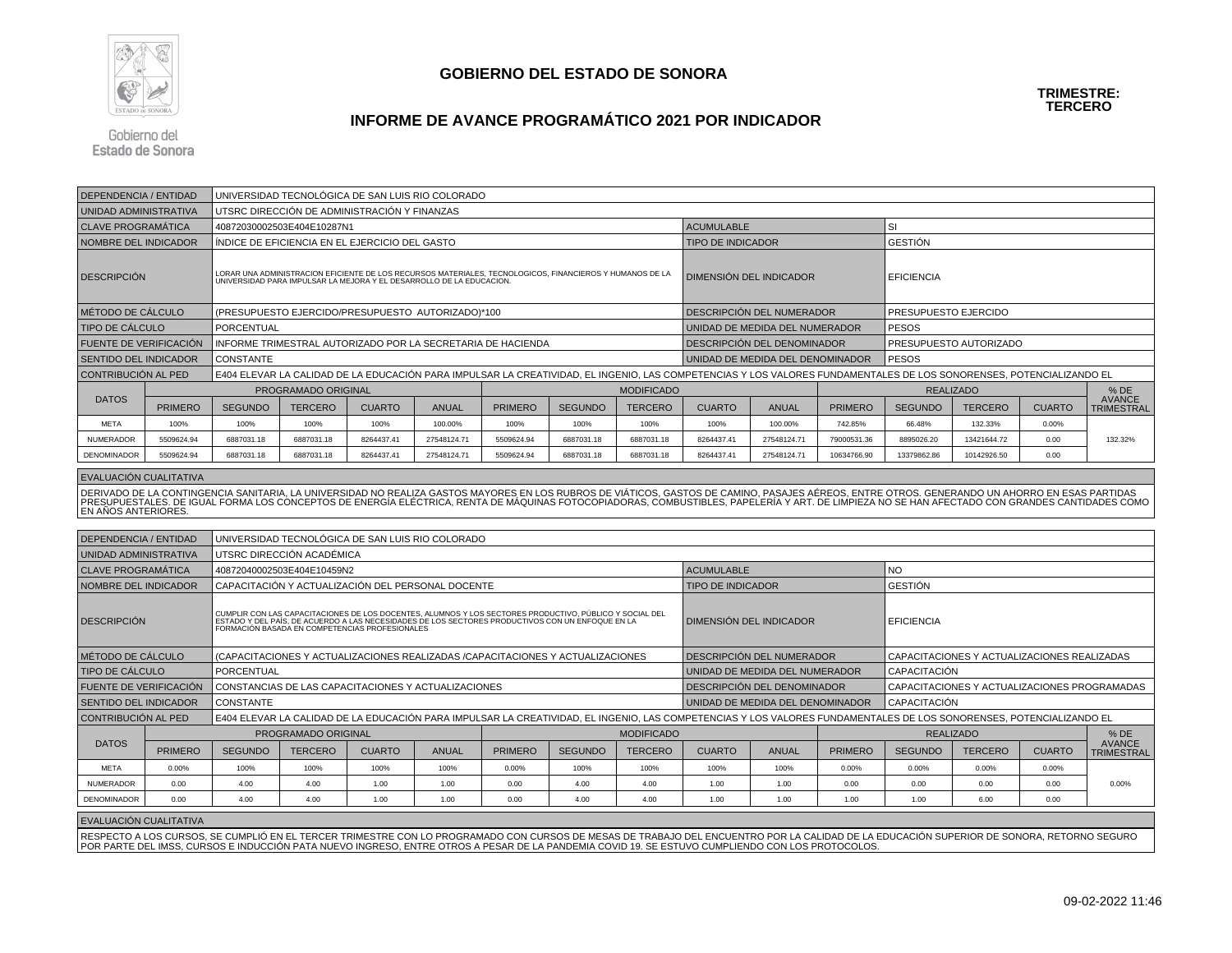

## **INFORME DE AVANCE PROGRAMÁTICO 2021 POR INDICADOR**

Gobierno del **Estado de Sonora** 

| <b>DEPENDENCIA / ENTIDAD</b>  |                | UNIVERSIDAD TECNOLÓGICA DE SAN LUIS RIO COLORADO                                                                                                                    |                                                  |               |              |                                                                                                                                                                                                                                   |                |                   |                                                                                                                                                                                                                                   |                                  |                |                               |                                                |               |                                    |
|-------------------------------|----------------|---------------------------------------------------------------------------------------------------------------------------------------------------------------------|--------------------------------------------------|---------------|--------------|-----------------------------------------------------------------------------------------------------------------------------------------------------------------------------------------------------------------------------------|----------------|-------------------|-----------------------------------------------------------------------------------------------------------------------------------------------------------------------------------------------------------------------------------|----------------------------------|----------------|-------------------------------|------------------------------------------------|---------------|------------------------------------|
| UNIDAD ADMINISTRATIVA         |                |                                                                                                                                                                     | UTSRC DIRECCIÓN ACADÉMICA                        |               |              |                                                                                                                                                                                                                                   |                |                   |                                                                                                                                                                                                                                   |                                  |                |                               |                                                |               |                                    |
| <b>CLAVE PROGRAMÁTICA</b>     |                |                                                                                                                                                                     | 40872040002503E404E10459N2                       |               |              |                                                                                                                                                                                                                                   |                |                   | <b>ACUMULABLE</b>                                                                                                                                                                                                                 |                                  |                | SI                            |                                                |               |                                    |
| NOMBRE DEL INDICADOR          |                | <b>EVENTOS</b>                                                                                                                                                      |                                                  |               |              |                                                                                                                                                                                                                                   |                |                   | <b>TIPO DE INDICADOR</b>                                                                                                                                                                                                          |                                  |                | <b>GESTIÓN</b>                |                                                |               |                                    |
| <b>DESCRIPCION</b>            |                |                                                                                                                                                                     | REALIZACIÓN DE EVENTOS ACADÉMICOS POR CADA ÁREA  |               |              |                                                                                                                                                                                                                                   |                |                   |                                                                                                                                                                                                                                   | DIMENSIÓN DEL INDICADOR          |                | <b>EFICIENCIA</b>             |                                                |               |                                    |
| MÉTODO DE CÁLCULO             |                |                                                                                                                                                                     |                                                  |               |              | (TOTAL DE EVENTOS REALIZADOS EN EL AÑO/TOTAL DE EVENTOS PROGRAMADOS EN EL AÑO)*100                                                                                                                                                |                |                   |                                                                                                                                                                                                                                   | DESCRIPCIÓN DEL NUMERADOR        |                | EVENTOS ACADEMICOS REALIZADOS |                                                |               |                                    |
| <b>TIPO DE CÁLCULO</b>        |                | PORCENTUAL                                                                                                                                                          |                                                  |               |              |                                                                                                                                                                                                                                   |                |                   | UNIDAD DE MEDIDA DEL NUMERADOR                                                                                                                                                                                                    |                                  |                | <b>EVENTO</b>                 |                                                |               |                                    |
| FUENTE DE VERIFICACIÓN        |                |                                                                                                                                                                     | PROGRAMACION ACADEMICA DE EVENTOS                |               |              |                                                                                                                                                                                                                                   |                |                   |                                                                                                                                                                                                                                   | DESCRIPCIÓN DEL DENOMINADOR      |                |                               | EVENTOS ACADEMICOS PROGRAMADOS                 |               |                                    |
| <b>SENTIDO DEL INDICADOR</b>  |                | <b>ASCENDENTE</b>                                                                                                                                                   |                                                  |               |              |                                                                                                                                                                                                                                   |                |                   |                                                                                                                                                                                                                                   | UNIDAD DE MEDIDA DEL DENOMINADOR |                | <b>EVENTO</b>                 |                                                |               |                                    |
| CONTRIBUCIÓN AL PED           |                | E404 ELEVAR LA CALIDAD DE LA EDUCACIÓN PARA IMPULSAR LA CREATIVIDAD, EL INGENIO, LAS COMPETENCIAS Y LOS VALORES FUNDAMENTALES DE LOS SONORENSES, POTENCIALIZANDO EL |                                                  |               |              |                                                                                                                                                                                                                                   |                |                   |                                                                                                                                                                                                                                   |                                  |                |                               |                                                |               |                                    |
|                               |                |                                                                                                                                                                     | PROGRAMADO ORIGINAL                              |               |              |                                                                                                                                                                                                                                   |                | <b>MODIFICADO</b> |                                                                                                                                                                                                                                   |                                  |                |                               | <b>REALIZADO</b>                               |               | % DE                               |
| <b>DATOS</b>                  | <b>PRIMERO</b> | <b>SEGUNDO</b>                                                                                                                                                      | <b>TERCERO</b>                                   | <b>CUARTO</b> | <b>ANUAL</b> | <b>PRIMERO</b>                                                                                                                                                                                                                    | <b>SEGUNDO</b> | <b>TERCERO</b>    | <b>CUARTO</b>                                                                                                                                                                                                                     | <b>ANUAL</b>                     | <b>PRIMERO</b> | <b>SEGUNDO</b>                | <b>TERCERO</b>                                 | <b>CUARTO</b> | <b>AVANCE</b><br><b>TRIMESTRAL</b> |
| <b>META</b>                   | 100%           | 100%                                                                                                                                                                | 100%                                             | 100%          | 100.00%      | 100%                                                                                                                                                                                                                              | 100%           | 100%              | 100%                                                                                                                                                                                                                              | 100.00%                          | 36.36%         | 0.00%                         | 0.00%                                          | 0.00%         |                                    |
| NUMERADOR                     | 4.00           | 2.00                                                                                                                                                                | 3.00                                             | 6.00          | 15.00        | 4.00                                                                                                                                                                                                                              | 2.00           | 3.00              | 6.00                                                                                                                                                                                                                              | 15.00                            | 4.00           | 0.00                          | 0.00                                           | 0.00          | 0.00%                              |
| DENOMINADOR                   | 4.00           | 2.00                                                                                                                                                                | 3.00                                             | 6.00          | 15.00        | 4.00                                                                                                                                                                                                                              | 2.00           | 3.00              | 6.00                                                                                                                                                                                                                              | 15.00                            | 11.00          | 7.00                          | 15.00                                          | 0.00          |                                    |
|                               |                |                                                                                                                                                                     |                                                  |               |              |                                                                                                                                                                                                                                   |                |                   |                                                                                                                                                                                                                                   |                                  |                |                               |                                                |               |                                    |
| <b>EVALUACION CUALITATIVA</b> |                |                                                                                                                                                                     |                                                  |               |              |                                                                                                                                                                                                                                   |                |                   |                                                                                                                                                                                                                                   |                                  |                |                               |                                                |               |                                    |
|                               |                |                                                                                                                                                                     |                                                  |               |              |                                                                                                                                                                                                                                   |                |                   | CON RESPECTO A LOS EVENTOS ACADÉMICOS DE LOS PROGRAMAS EDUCATIVOS EN EL TERCER TRIMESTRE, NO SE HABÍAN PROGRAMADO POR LA PANDEMIA, SIN EMBARGO, SE CUMPLIERON CON 15 EVENTOS. ENTRE ELLOS:<br>PRESENTACIONES DE PROYECTOS INTEGRA |                                  |                |                               |                                                |               |                                    |
|                               |                |                                                                                                                                                                     |                                                  |               |              |                                                                                                                                                                                                                                   |                |                   |                                                                                                                                                                                                                                   |                                  |                |                               |                                                |               |                                    |
| DEPENDENCIA / ENTIDAD         |                |                                                                                                                                                                     | UNIVERSIDAD TECNOLÓGICA DE SAN LUIS RIO COLORADO |               |              |                                                                                                                                                                                                                                   |                |                   |                                                                                                                                                                                                                                   |                                  |                |                               |                                                |               |                                    |
| UNIDAD ADMINISTRATIVA         |                |                                                                                                                                                                     | UTSRC DIRECCIÓN ACADÉMICA                        |               |              |                                                                                                                                                                                                                                   |                |                   |                                                                                                                                                                                                                                   |                                  |                |                               |                                                |               |                                    |
| <b>CLAVE PROGRAMÁTICA</b>     |                |                                                                                                                                                                     | 40872040002503E404E10459N2                       |               |              |                                                                                                                                                                                                                                   |                |                   | <b>ACUMULABLE</b><br><b>NO</b>                                                                                                                                                                                                    |                                  |                |                               |                                                |               |                                    |
| NOMBRE DEL INDICADOR          |                | ÍNDICE DE REPROBACIÓN                                                                                                                                               |                                                  |               |              |                                                                                                                                                                                                                                   |                |                   | <b>TIPO DE INDICADOR</b>                                                                                                                                                                                                          |                                  |                | <b>GESTIÓN</b>                |                                                |               |                                    |
| <b>DESCRIPCIÓN</b>            |                |                                                                                                                                                                     |                                                  |               |              | CUMPLIR CON LAS EXPECTATIVAS DE LOS ALUMNOS UNIVERSITARIOS, PERSONAL DOCENTE Y LOS SECTORES PRODUCTIVO,<br>  PÚBLICO Y SOCIAL DEL ESTADO Y DEL PAÍS, MEDIANTE EL DESARROLLO DE PROGRAMAS EDUCATIVOS DE CALIDAD CON<br>  ENFOQUE E |                |                   |                                                                                                                                                                                                                                   | DIMENSIÓN DEL INDICADOR          |                | <b>EFICIENCIA</b>             |                                                |               |                                    |
| MÉTODO DE CÁLCULO             |                |                                                                                                                                                                     |                                                  |               |              | SUMA DE TOTAL DE LOS TRES PERÍODOS DE LOS ALUMNOS REPROBADOS EN LAS MATERIAS /                                                                                                                                                    |                |                   |                                                                                                                                                                                                                                   | DESCRIPCIÓN DEL NUMERADOR        |                |                               | SUMA TOTAL DE LOS TRES PERIODOS DE LOS ALUMNOS |               |                                    |
| TIPO DE CÁLCULO               |                | <b>PORCENTUAL</b>                                                                                                                                                   |                                                  |               |              |                                                                                                                                                                                                                                   |                |                   |                                                                                                                                                                                                                                   | UNIDAD DE MEDIDA DEL NUMERADOR   |                | <b>ALUMNADO</b>               |                                                |               |                                    |
| FUENTE DE VERIFICACIÓN        |                |                                                                                                                                                                     | BASE DE DATOS INTERNA DE SISTEMA DE CONTROL      |               |              |                                                                                                                                                                                                                                   |                |                   |                                                                                                                                                                                                                                   | DESCRIPCIÓN DEL DENOMINADOR      |                |                               | SUMA TOTAL DE LOS TRES PERIODOS DE LOS ALUMNOS |               |                                    |
| <b>SENTIDO DEL INDICADOR</b>  |                | <b>DESCENDENTE</b>                                                                                                                                                  |                                                  |               |              |                                                                                                                                                                                                                                   |                |                   |                                                                                                                                                                                                                                   | UNIDAD DE MEDIDA DEL DENOMINADOR |                | <b>ALUMNADO</b>               |                                                |               |                                    |
| CONTRIBUCIÓN AL PED           |                |                                                                                                                                                                     |                                                  |               |              |                                                                                                                                                                                                                                   |                |                   | E404 ELEVAR LA CALIDAD DE LA EDUCACIÓN PARA IMPULSAR LA CREATIVIDAD, EL INGENIO, LAS COMPETENCIAS Y LOS VALORES FUNDAMENTALES DE LOS SONORENSES, POTENCIALIZANDO EL                                                               |                                  |                |                               |                                                |               |                                    |
|                               |                |                                                                                                                                                                     | PROGRAMADO ORIGINAL                              |               |              |                                                                                                                                                                                                                                   |                | <b>MODIFICADO</b> |                                                                                                                                                                                                                                   |                                  |                |                               | <b>REALIZADO</b>                               |               | $%$ DE                             |
| <b>DATOS</b>                  | <b>PRIMERO</b> | <b>SEGUNDO</b>                                                                                                                                                      | <b>TERCERO</b>                                   | <b>CUARTO</b> | ANUAL        | <b>PRIMERO</b>                                                                                                                                                                                                                    | <b>SEGUNDO</b> | <b>TERCERO</b>    | <b>CUARTO</b>                                                                                                                                                                                                                     | <b>ANUAL</b>                     | <b>PRIMERO</b> | <b>SEGUNDO</b>                | <b>TERCERO</b>                                 | <b>CUARTO</b> | <b>AVANCE</b><br><b>TRIMESTRAL</b> |
| <b>META</b>                   | 0.00%          | 2.99%                                                                                                                                                               | 3.03%                                            | 2.96%         | 2.96%        | 0.00%                                                                                                                                                                                                                             | 2.99%          | 3.03%             | 2.96%                                                                                                                                                                                                                             | 2.96%                            | 0.00%          | 2.09%                         | 2.96%                                          | 0.00%         |                                    |
| NUMERADOR                     | 0.00           | 31.00                                                                                                                                                               | 28.00                                            | 33.00         | 33.00        | 0.00                                                                                                                                                                                                                              | 31.00          | 28.00             | 33.00                                                                                                                                                                                                                             | 33.00                            | 0.00           | 21.00                         | 27.00                                          | 0.00          | 100.00%                            |
| DENOMINADOR                   | 0.00           | 1038.00                                                                                                                                                             | 925.00                                           | 1116.00       | 1116.00      | 0.00                                                                                                                                                                                                                              | 1038.00        | 925.00            | 1116.00                                                                                                                                                                                                                           | 1116.00                          | 0.00           | 1004.00                       | 912.00                                         | 0.00          |                                    |
| EVALUACIÓN CUALITATIVA        |                |                                                                                                                                                                     |                                                  |               |              |                                                                                                                                                                                                                                   |                |                   |                                                                                                                                                                                                                                   |                                  |                |                               |                                                |               |                                    |
|                               |                |                                                                                                                                                                     |                                                  |               |              |                                                                                                                                                                                                                                   |                |                   | SE CONSIDERA EL 3% DE MANERA CUATRIMESTRAL, LO QUE NOS DA UN 9% ANUAL. EN EL 3ER TRIMESTRE NOS DA UN 2.96% DE BAJAS POR REPROBACIÓN, AL CIERRE DEL MES DE AGOSTO 2021.                                                            |                                  |                |                               |                                                |               |                                    |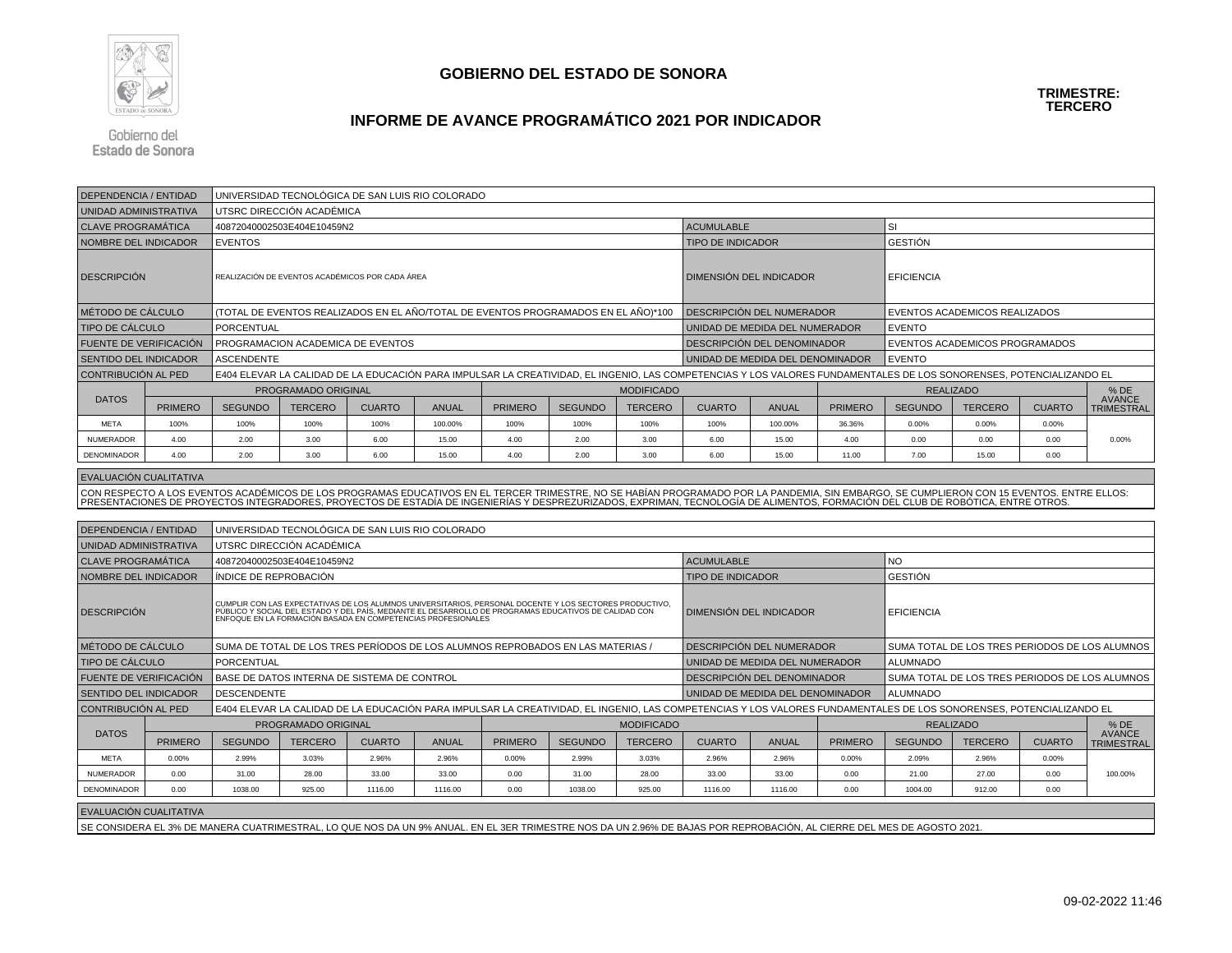

#### **TRIMESTRE:TERCERO**

## **INFORME DE AVANCE PROGRAMÁTICO 2021 POR INDICADOR**

Gobierno del **Estado de Sonora** 

| <b>DEPENDENCIA / ENTIDAD</b>                                                                                                                                |                | UNIVERSIDAD TECNOLÓGICA DE SAN LUIS RIO COLORADO |                                                                                                                                                                                                                   |               |              |                |                |                   |                                                                                                                                                                     |                                  |                |                                             |                                           |               |                                    |  |
|-------------------------------------------------------------------------------------------------------------------------------------------------------------|----------------|--------------------------------------------------|-------------------------------------------------------------------------------------------------------------------------------------------------------------------------------------------------------------------|---------------|--------------|----------------|----------------|-------------------|---------------------------------------------------------------------------------------------------------------------------------------------------------------------|----------------------------------|----------------|---------------------------------------------|-------------------------------------------|---------------|------------------------------------|--|
| UNIDAD ADMINISTRATIVA                                                                                                                                       |                |                                                  | UTSRC DIRECCIÓN ACADÉMICA                                                                                                                                                                                         |               |              |                |                |                   |                                                                                                                                                                     |                                  |                |                                             |                                           |               |                                    |  |
| <b>CLAVE PROGRAMÁTICA</b>                                                                                                                                   |                |                                                  | 40872040002503E404E10459N2                                                                                                                                                                                        |               |              |                |                |                   | <b>ACUMULABLE</b>                                                                                                                                                   |                                  |                | NO.                                         |                                           |               |                                    |  |
| NOMBRE DEL INDICADOR                                                                                                                                        |                |                                                  | PLÁTICAS. CURSOS O TALLERES SOBRE LA PERSPECTIVA DE GÉNERO DENTRO DE LA                                                                                                                                           |               |              |                |                |                   | <b>TIPO DE INDICADOR</b>                                                                                                                                            |                                  |                | <b>ESTRATÉGICO</b>                          |                                           |               |                                    |  |
| <b>DESCRIPCIÓN</b>                                                                                                                                          |                | TRABAJO.                                         | CONCIENTIZAR A LA INSTITUCIÓN EN LA MEJORA RESPECTO A LA ACCESIBILIDAD, DIVERSIDAD, PERSPECTIVA E IGUALDAD DE<br>GÉNERO EN MATERIA DE PLÁTICAS REFERENTES A CONTRATACIÓN, DESARROLLO PROFESIONAL Y CONDICIONES DE |               |              |                |                |                   |                                                                                                                                                                     | DIMENSIÓN DEL INDICADOR          |                | <b>EFICACIA</b>                             |                                           |               |                                    |  |
| MÉTODO DE CÁLCULO                                                                                                                                           |                |                                                  | (PLATICAS, CURSOS O TALLERES REALIZADOS POR TRIMESTRE/ PLATICAS, CURSOS O TALLERES                                                                                                                                |               |              |                |                |                   |                                                                                                                                                                     | DESCRIPCIÓN DEL NUMERADOR        |                | PLATICAS, CURSOS O TALLERES REALIZADOS POR  |                                           |               |                                    |  |
| TIPO DE CÁLCULO                                                                                                                                             |                | PORCENTUAL                                       |                                                                                                                                                                                                                   |               |              |                |                |                   | UNIDAD DE MEDIDA DEL NUMERADOR                                                                                                                                      |                                  |                | <b>CURSO</b>                                |                                           |               |                                    |  |
| FUENTE DE VERIFICACIÓN                                                                                                                                      |                |                                                  | PROGRAMACION ANUAL DE PLATICAS, CURSOS Y TALLERES SOBRE PERSPECTIVA DE GENERO                                                                                                                                     |               |              |                |                |                   | DESCRIPCIÓN DEL DENOMINADOR                                                                                                                                         |                                  |                | PLATICAS, CURSOS O TALLERES PROGRAMADOS POR |                                           |               |                                    |  |
| <b>SENTIDO DEL INDICADOR</b>                                                                                                                                |                | <b>ASCENDENTE</b>                                |                                                                                                                                                                                                                   |               |              |                |                |                   |                                                                                                                                                                     | UNIDAD DE MEDIDA DEL DENOMINADOR |                | <b>CURSO</b>                                |                                           |               |                                    |  |
| <b>CONTRIBUCIÓN AL PED</b>                                                                                                                                  |                |                                                  |                                                                                                                                                                                                                   |               |              |                |                |                   | E404 ELEVAR LA CALIDAD DE LA EDUCACIÓN PARA IMPULSAR LA CREATIVIDAD, EL INGENIO, LAS COMPETENCIAS Y LOS VALORES FUNDAMENTALES DE LOS SONORENSES, POTENCIALIZANDO EL |                                  |                |                                             |                                           |               |                                    |  |
|                                                                                                                                                             |                |                                                  | PROGRAMADO ORIGINAL                                                                                                                                                                                               |               |              |                |                | <b>MODIFICADO</b> |                                                                                                                                                                     |                                  |                |                                             | <b>REALIZADO</b>                          |               | $%$ DE                             |  |
| <b>DATOS</b>                                                                                                                                                | <b>PRIMERO</b> | <b>SEGUNDO</b>                                   | <b>TERCERO</b>                                                                                                                                                                                                    | <b>CUARTO</b> | <b>ANUAL</b> | <b>PRIMERO</b> | <b>SEGUNDO</b> | <b>TERCERO</b>    | <b>CUARTO</b>                                                                                                                                                       | <b>ANUAL</b>                     | <b>PRIMERO</b> | <b>SEGUNDO</b>                              | <b>TERCERO</b>                            | <b>CUARTO</b> | <b>AVANCE</b><br>TRIMESTRAL        |  |
| <b>META</b>                                                                                                                                                 | 100%           | 100%                                             | 100%                                                                                                                                                                                                              | 100%          | 100%         | 100%           | 100%           | 100%              | 100%                                                                                                                                                                | 100%                             | 50%            | 100%                                        | 100%                                      | 0.00%         |                                    |  |
| <b>NUMERADOR</b>                                                                                                                                            | 2.00           | 1.00                                             | 1.00                                                                                                                                                                                                              | 1.00          | 1.00         | 2.00           | 1.00           | 1.00              | 1.00                                                                                                                                                                | 1.00                             | 1.00           | 1.00                                        | 1.00                                      | 0.00          | 100.00%                            |  |
| DENOMINADOR                                                                                                                                                 | 2.00           | 1.00                                             | 1.00                                                                                                                                                                                                              | 1.00          | 1.00         | 2.00           | 1.00           | 1.00              | 1.00                                                                                                                                                                | 1.00                             | 2.00           | 1.00                                        | 1.00                                      | 0.00          |                                    |  |
| EVALUACIÓN CUALITATIVA                                                                                                                                      |                |                                                  |                                                                                                                                                                                                                   |               |              |                |                |                   |                                                                                                                                                                     |                                  |                |                                             |                                           |               |                                    |  |
|                                                                                                                                                             |                |                                                  |                                                                                                                                                                                                                   |               |              |                |                |                   |                                                                                                                                                                     |                                  |                |                                             |                                           |               |                                    |  |
| ATENCIÓN PSICOPEDAGÓGICA INDIVIDUAL A 8 ALUMNAS. DE ESTOS CASOS EN 3 DE ELLAS SE ABORDÓ EL TEMA DE PERSPECTIVA DE GÉNERO POR SU PROBLEMÁTICA EN ESPECÍFICO. |                |                                                  |                                                                                                                                                                                                                   |               |              |                |                |                   |                                                                                                                                                                     |                                  |                |                                             |                                           |               |                                    |  |
| <b>DEPENDENCIA / ENTIDAD</b>                                                                                                                                |                |                                                  | UNIVERSIDAD TECNOLÓGICA DE SAN LUIS RIO COLORADO                                                                                                                                                                  |               |              |                |                |                   |                                                                                                                                                                     |                                  |                |                                             |                                           |               |                                    |  |
| UNIDAD ADMINISTRATIVA                                                                                                                                       |                |                                                  | UTSRC DIRECCIÓN ACADÉMICA                                                                                                                                                                                         |               |              |                |                |                   |                                                                                                                                                                     |                                  |                |                                             |                                           |               |                                    |  |
| <b>CLAVE PROGRAMATICA</b>                                                                                                                                   |                |                                                  | 40872040002503E404E10459N2                                                                                                                                                                                        |               |              |                |                |                   | <b>ACUMULABLE</b><br><b>NO</b>                                                                                                                                      |                                  |                |                                             |                                           |               |                                    |  |
| NOMBRE DEL INDICADOR                                                                                                                                        |                |                                                  | PORCENTAJE DE SATISFACCIÓN SOBRE EL PROCESO DE PROGRAMACIÓN ACADÉMICA                                                                                                                                             |               |              |                |                |                   | <b>TIPO DE INDICADOR</b>                                                                                                                                            |                                  |                | GESTIÓN                                     |                                           |               |                                    |  |
| <b>DESCRIPCIÓN</b>                                                                                                                                          |                |                                                  | EL SERVICIO QUE SE ENTREGA A LOS CLIENTES DURANTE EL PROCESO POR CUATRIMESTRE CONTRA LAS EXPECTATIVAS QUE<br>TIENEN LOS CLIENTES SOBRE EL MISMO.                                                                  |               |              |                |                |                   | DIMENSIÓN DEL INDICADOR                                                                                                                                             |                                  |                | <b>EFICACIA</b>                             |                                           |               |                                    |  |
| MÉTODO DE CÁLCULO                                                                                                                                           |                |                                                  | SATISFACCIÓN DEL CLIENTE SOBRE EL PROCESO = (LAS EXPECTATIVAS DE LOS CLIENTES/EL                                                                                                                                  |               |              |                |                |                   |                                                                                                                                                                     | DESCRIPCIÓN DEL NUMERADOR        |                |                                             | LAS EXPECTATIVAS DE LOS CLIENTES          |               |                                    |  |
| <b>TIPO DE CÁLCULO</b>                                                                                                                                      |                | PORCENTUAL                                       |                                                                                                                                                                                                                   |               |              |                |                |                   |                                                                                                                                                                     | UNIDAD DE MEDIDA DEL NUMERADOR   |                | <b>ENCUESTA</b>                             |                                           |               |                                    |  |
| FUENTE DE VERIFICACIÓN                                                                                                                                      |                | <b>ENCUESTA</b>                                  |                                                                                                                                                                                                                   |               |              |                |                |                   |                                                                                                                                                                     | DESCRIPCIÓN DEL DENOMINADOR      |                |                                             | EL SERVICIO QUE SE ENTREGA A LOS CLIENTES |               |                                    |  |
| <b>SENTIDO DEL INDICADOR</b>                                                                                                                                |                | <b>ASCENDENTE</b>                                |                                                                                                                                                                                                                   |               |              |                |                |                   |                                                                                                                                                                     | UNIDAD DE MEDIDA DEL DENOMINADOR |                | <b>ENCUESTA</b>                             |                                           |               |                                    |  |
| CONTRIBUCIÓN AL PED                                                                                                                                         |                |                                                  |                                                                                                                                                                                                                   |               |              |                |                |                   | E404 ELEVAR LA CALIDAD DE LA EDUCACIÓN PARA IMPULSAR LA CREATIVIDAD, EL INGENIO, LAS COMPETENCIAS Y LOS VALORES FUNDAMENTALES DE LOS SONORENSES, POTENCIALIZANDO EL |                                  |                |                                             |                                           |               |                                    |  |
|                                                                                                                                                             |                |                                                  | PROGRAMADO ORIGINAL                                                                                                                                                                                               |               |              |                |                | <b>MODIFICADO</b> |                                                                                                                                                                     |                                  |                |                                             | <b>REALIZADO</b>                          |               | $%$ DE                             |  |
| <b>DATOS</b>                                                                                                                                                | <b>PRIMERO</b> | <b>SEGUNDO</b>                                   | <b>TERCERO</b>                                                                                                                                                                                                    | <b>CUARTO</b> | <b>ANUAL</b> | <b>PRIMERO</b> | <b>SEGUNDO</b> | <b>TERCERO</b>    | <b>CUARTO</b>                                                                                                                                                       | <b>ANUAL</b>                     | <b>PRIMERO</b> | <b>SEGUNDO</b>                              | <b>TERCERO</b>                            | <b>CUARTO</b> | <b>AVANCE</b><br><b>TRIMESTRAL</b> |  |
| <b>META</b>                                                                                                                                                 | 100%           | 100%                                             | 100%                                                                                                                                                                                                              | 0.00%         | 100%         | 100%           | 100%           | 100%              | 0.00%                                                                                                                                                               | 100%                             | 100%           | 100%                                        | 100%                                      | 0.00%         |                                    |  |
| <b>NUMERADOR</b>                                                                                                                                            | 530.00         | 530.00                                           | 530.00                                                                                                                                                                                                            | 0.00          | 530.00       | 530.00         | 530.00         | 530.00            | 0.00                                                                                                                                                                | 530.00                           | 530.00         | 530.00                                      | 530.00                                    | 0.00          | 100.00%                            |  |
| <b>DENOMINADOR</b>                                                                                                                                          | 530.00         | 530.00                                           | 530.00                                                                                                                                                                                                            | 0.00          | 530.00       | 530.00         | 530.00         | 530.00            | 0.00                                                                                                                                                                | 530.00                           | 530.00         | 530.00                                      | 530.00                                    | 0.00          |                                    |  |
| EVALUACIÓN CUALITATIVA                                                                                                                                      |                |                                                  |                                                                                                                                                                                                                   |               |              |                |                |                   |                                                                                                                                                                     |                                  |                |                                             |                                           |               |                                    |  |

SE CUMPLIÓ AL 100% (530/530) CON LO PROGRAMADO PARA EL TERCER TRIMESTRE DEL 2021